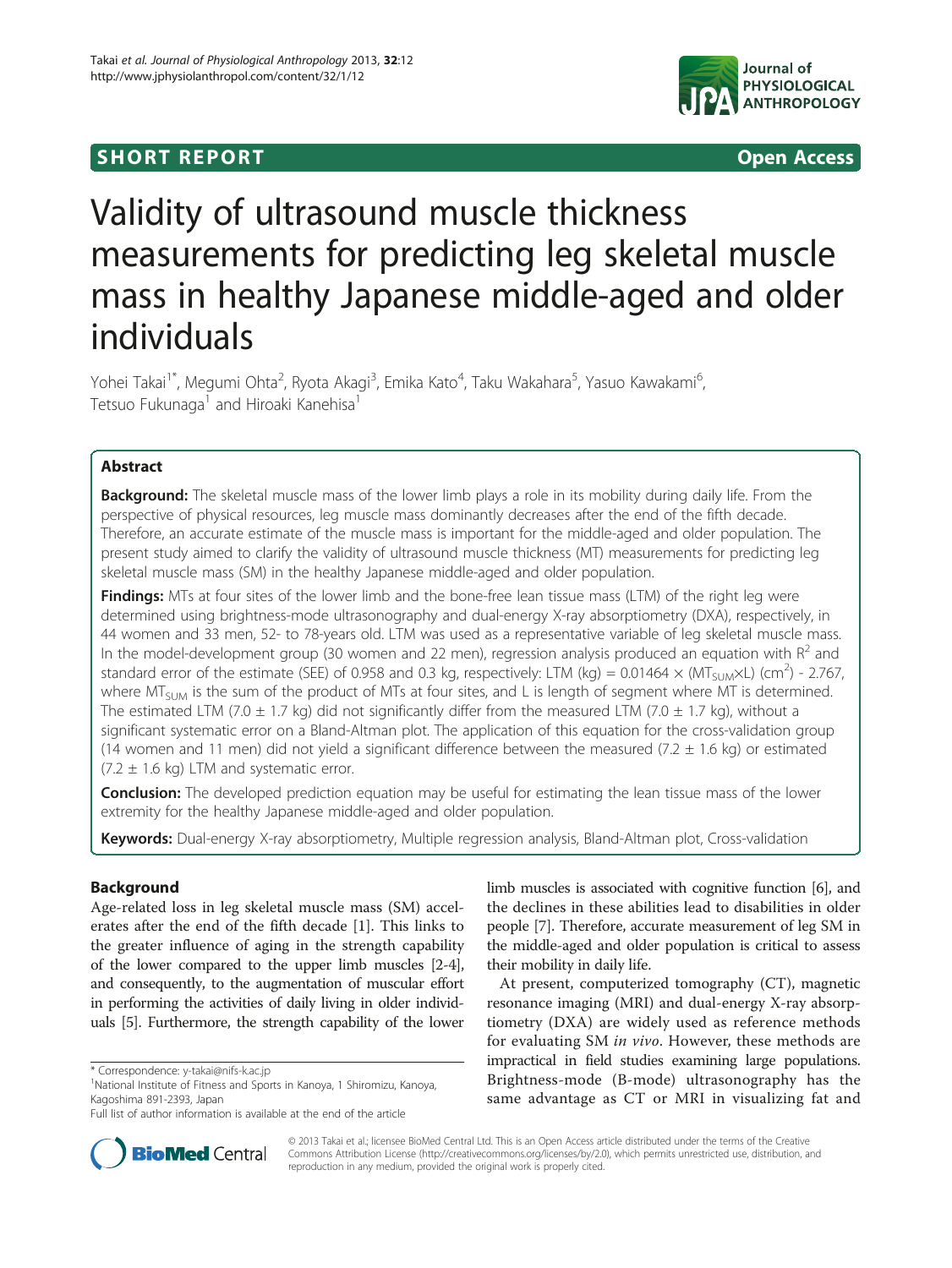muscle tissues without compression and has been successfully used to evaluate muscle thickness (MT) in an older population [\[8\]](#page-3-0). In addition, the B-mode MT measurements are easily applicable in clinical and field surveys with no hazardous effects [[9\]](#page-3-0), and the measured values can be significant predictors of limb muscle volume [[10,11](#page-3-0)]. These facts and findings support the applicability of B-mode MT measurements for assessing limb SM in a field survey examining a large sample. To the best of our knowledge, however, the only previous report to have examined the validity of the MT-based prediction equation in a sample including older people is that of Miyatani et al. [\[10\]](#page-3-0). In addition, their study examined only men and tested only knee extensor muscles. Thus, the applicability of MT measurement for predicting leg SM in older people remains questionable.

The current study aimed to clarify the applicability of ultrasound-based MT measurement for estimating leg bone-free lean tissue mass (LTM) in healthy Japanese middle-aged and older people. To this end, we determined leg LTM by DXA and assumed it to be a valid variable for assessing the leg SM on the basis of previous reports [[12](#page-3-0)-[14\]](#page-3-0). Miyatani et al. [\[11\]](#page-3-0) indicated that ultrasound-based MT measurement was a good predictor of limb muscle volume when combined with limb length. Thus, we hypothesized that the product of MT with limb length should be a strong contributor for predicting the measured LTM.

## Methods

#### **Subjects**

Forty-four women and 33 men, 52- to 78-years old, participated in this study. None of the subjects was or had been an athlete. Moreover, none was using walking sticks or other walking aids and all were functionally independent in daily life. In addition, no participants were on extreme diets or were using any major medications, such as chemotherapy, cardiac, respiratory, or antipsychotic drugs. A holdout sample validation method was used to develop and test the validity of the new equations. The sample in the current study ( $n = 77$ ) was split randomly into a model-development group (30 women and 22 men) and a cross-validation group (14 women and 11 men) (Table [1](#page-2-0)). According to a previous study [[15](#page-4-0)], the ratio of the model-development group to the cross-validation group in the number of the subjects was two to one. This study was approved by the Ethics Committee on Human Research of Waseda University and was consistent with their requirements for human experimentation. The subjects were fully informed of the purpose and risks of the experiment and gave their written informed consent.

#### Muscle thickness measurements

MTs at four sites (thigh anterior and posterior, lower leg anterior and posterior) on the right leg were determined

using a real time B-mode ultrasound apparatus (SSD-900, Aloka Co., Tokyo, Japan). The measurement sites were precisely located and marked at the anterior and posterior surface in the middle of the thigh length (the distance from the greater trochanter of the femur to articular cleft between the femur and tibial condyles), and at the anterior and posterior surface in the proximal 30% of the lower leg length (the distance from the articular cleft to lateral malleolus). The length of the segment was determined using a measuring tape. The position of the subjects during the ultrasonographic measurements, the site selected for obtaining cross-sectional images, and determination of MT at each site were the same as those described in previous studies [\[8,9\]](#page-3-0). MT at each of the four sites was multiplied by the length of the segment where MT was determined and summed up ( $MT_{SUM} \times L$ ).

## Dual-energy X-ray absorptiometry measurements

A whole-body DXA scanner (Delphi A-QDR, Whole body; Hologic, Inc., Bedford, MA, USA) was used to determine fat mass, bone mineral content (BMC) and LTM. The radiation dose was 10 μSv. Lower limb image acquisition and analysis were obtained following the manufacturer's instructions. Fat mass, BMC and LTM were calculated using software provided by the manufacturer. A radiation technologist performed DXA measurement and data analysis.

## **Statistics**

In the model-development group, a multiple regression analysis (stepwise) was applied to a set of independent variables which comprised age, sex, and  $MT_{SUM} \times L$  to develop the prediction equation of DXA-based LTM. Sex was coded as a dummy variable: female = 0 and male = 1. The difference between the two variables (measured LTM - estimated LTM) was plotted against the mean values of LTM derived from the two methods to examine for systematic error, as described by Bland and Altman [[16\]](#page-4-0). When the equation was validated, it was applied to the cross-validation group. The standard error of the estimate (SEE) was calculated to evaluate the accuracy of the estimate with the equation. The SEE was expressed as both an absolute value and relative to the mean of the measured LTM (%SEE). Descriptive data are presented as means ± SDs. A Student's paired t-test was used to test the significance of difference between the measured and estimated LTM. The probability level for statistical significance was set at  $P < 0.05$ . All data analyses were conducted using a statistical software program (SPSS 19.0 for windows, IBM, Japan).

## Results

Descriptive data for the MT and DXA measurements are summarized in Table [1.](#page-2-0) In the model-development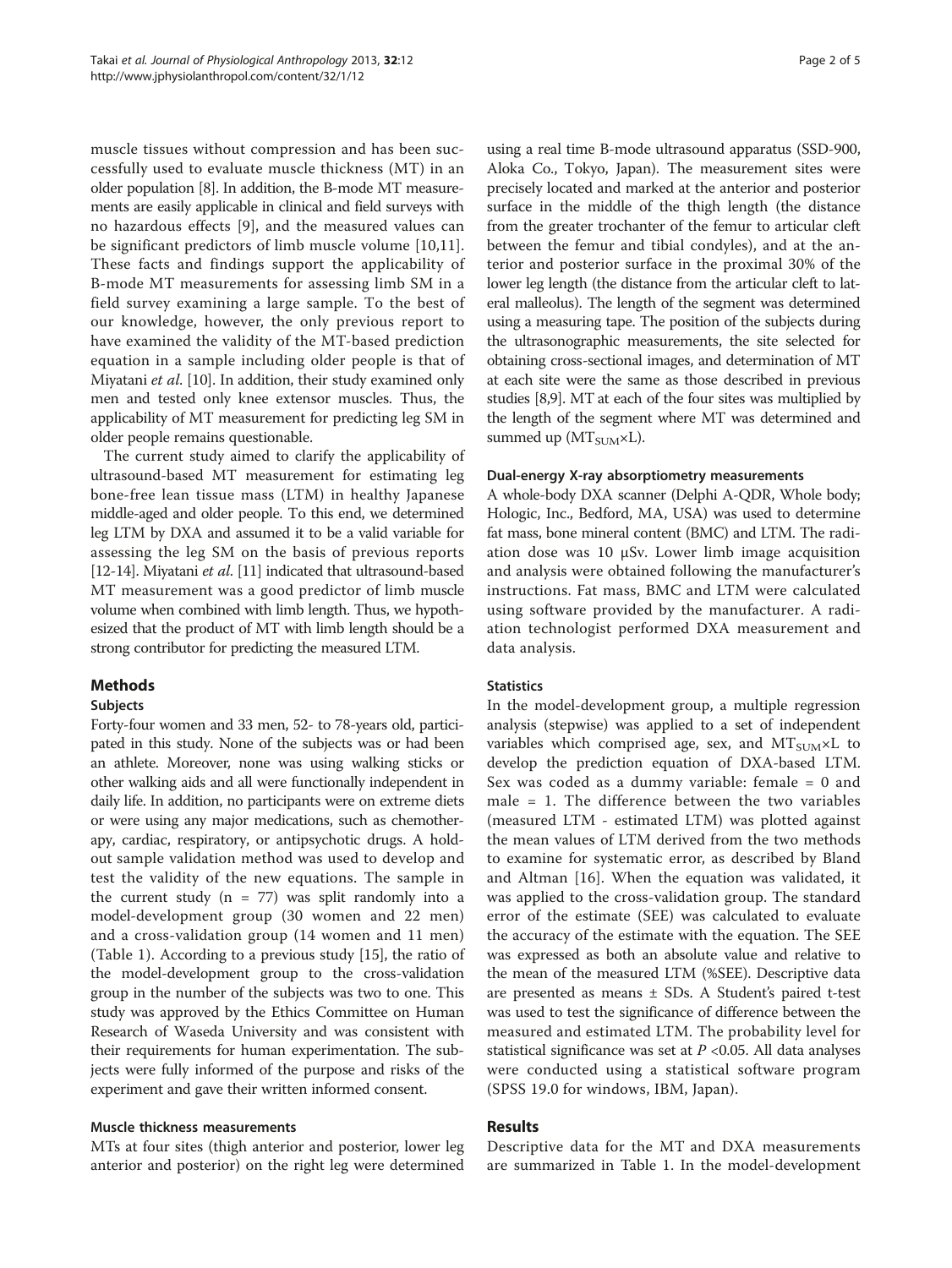<span id="page-2-0"></span>

|  |  |  | Table 1 Physical characteristics of the subjects |  |  |  |
|--|--|--|--------------------------------------------------|--|--|--|
|--|--|--|--------------------------------------------------|--|--|--|

| <b>Variables</b>                   |                 | Model-development group ( $n = 52$ ) | Cross-validation group ( $n = 25$ ) |                  |  |
|------------------------------------|-----------------|--------------------------------------|-------------------------------------|------------------|--|
|                                    | Men $(n = 22)$  | Women $(n = 30)$                     | Men $(n = 11)$                      | Women $(n = 14)$ |  |
| Age, years                         | $62.1 \pm 8.6$  | $66.3 \pm 5.9$                       | $67.5 \pm 4.9$                      | $63.7 \pm 7.7$   |  |
| Height, cm                         | $166.5 \pm 5.6$ | $153.5 \pm 4.1$                      | $166.5 \pm 5.6$                     | $154.5 \pm 3.0$  |  |
| Body mass, kg                      | $65.0 \pm 7.3$  | $50.3 \pm 5.8$                       | $67.0 \pm 6.5$                      | $53.1 \pm 4.9$   |  |
| Body mass index, kg/m <sup>2</sup> | $23.4 \pm 2.1$  | $21.4 \pm 2.5$                       | $24.2 \pm 2.5$                      | $22.2 \pm 1.7$   |  |
| Limb length, cm                    |                 |                                      |                                     |                  |  |
| Thigh                              | $37.8 \pm 1.9$  | $34.8 \pm 1.5$                       | $37.9 \pm 2.0$                      | $34.9 \pm 1.5$   |  |
| Lower leg                          | $37.0 \pm 2.0$  | $34.2 \pm 1.7$                       | $37.1 \pm 2.2$                      | $34.1 \pm 1.6$   |  |
| MT measurements, cm                |                 |                                      |                                     |                  |  |
| Thigh anterior                     | $4.77 \pm 0.53$ | $3.84 \pm 0.59$                      | $4.56 \pm 0.64$                     | $3.90 \pm 0.57$  |  |
| Thigh posterior                    | $6.12 \pm 0.60$ | $4.85 \pm 0.48$                      | $6.29 \pm 0.46$                     | $4.98 \pm 0.40$  |  |
| Lower leg anterior                 | $3.09 \pm 0.24$ | $2.56 \pm 0.17$                      | $3.05 \pm 0.26$                     | $2.72 \pm 0.28$  |  |
| Lower leg posterior                | $6.91 \pm 0.38$ | $5.75 \pm 0.37$                      | $6.99 \pm 0.61$                     | $5.72 \pm 0.39$  |  |
| DXA measurements total body        |                 |                                      |                                     |                  |  |
| FM, kg                             | $12.1 \pm 3.7$  | $13.8 \pm 3.7$                       | $13.1 \pm 2.5$                      | $16.4 \pm 2.8$   |  |
| LTM, kg                            | $51.5 \pm 4.7$  | $35.7 \pm 3.0$                       | $52.4 \pm 4.9$                      | $35.6 \pm 2.7$   |  |
| BMC, kg                            | $2.2 \pm 0.3$   | $1.5 \pm 0.2$                        | $2.2 \pm 0.3$                       | $1.6 \pm 0.3$    |  |
| %FM, %                             | $18.2 \pm 3.9$  | $26.7 \pm 5.0$                       | $19.2 \pm 2.8$                      | $30.4 \pm 3.3$   |  |
| Right leg                          |                 |                                      |                                     |                  |  |
| FM, kg                             | $1.8 \pm 0.6$   | $2.5 \pm 0.6$                        | $2.0 \pm 0.6$                       | $3.1 \pm 0.7$    |  |
| LTM, kg                            | $8.7 \pm 1.2$   | $5.8 \pm 0.6$                        | $8.7 \pm 0.9$                       | $6.0 \pm 0.6$    |  |

Values are means ± SDs; thigh length, distance between the lateral condyle of the femur and the greater trochanter; lower leg length, distance between the lateral malleous of the fibula and the lateral condyle of the tibia. BMC, bone mineral content; FM, fat mass; LTM, bone-free lean tissue mass;. MT, muscle thickness; %FM, the percentage of FM in the total mass.

group, multiple regression analysis produced an equation predicting the measured leg LTM, with only  $MT_{SUM} \times L$  as a significant independent variable: leg LTM (kg) = 0.01464 ×  $(MT<sub>SUM</sub>×L)$  (cm<sup>2</sup>) - 2.767. The R<sup>2</sup> and SEE of this equation were 0.958 and 0.3 kg (%SEE =  $4.3\%$ ), respectively (Figure 1). The estimated leg LTM (7.0  $\pm$  1.7 kg) did not significantly differ from the measured leg LTM (7.0  $\pm$  1.7 kg), without a significant systematic error in the Bland-Altman plot (Figure 2). The application of this equation for the cross-validation group did not produce a significant difference between the measured (7.2  $\pm$  1.6 kg) or estimated



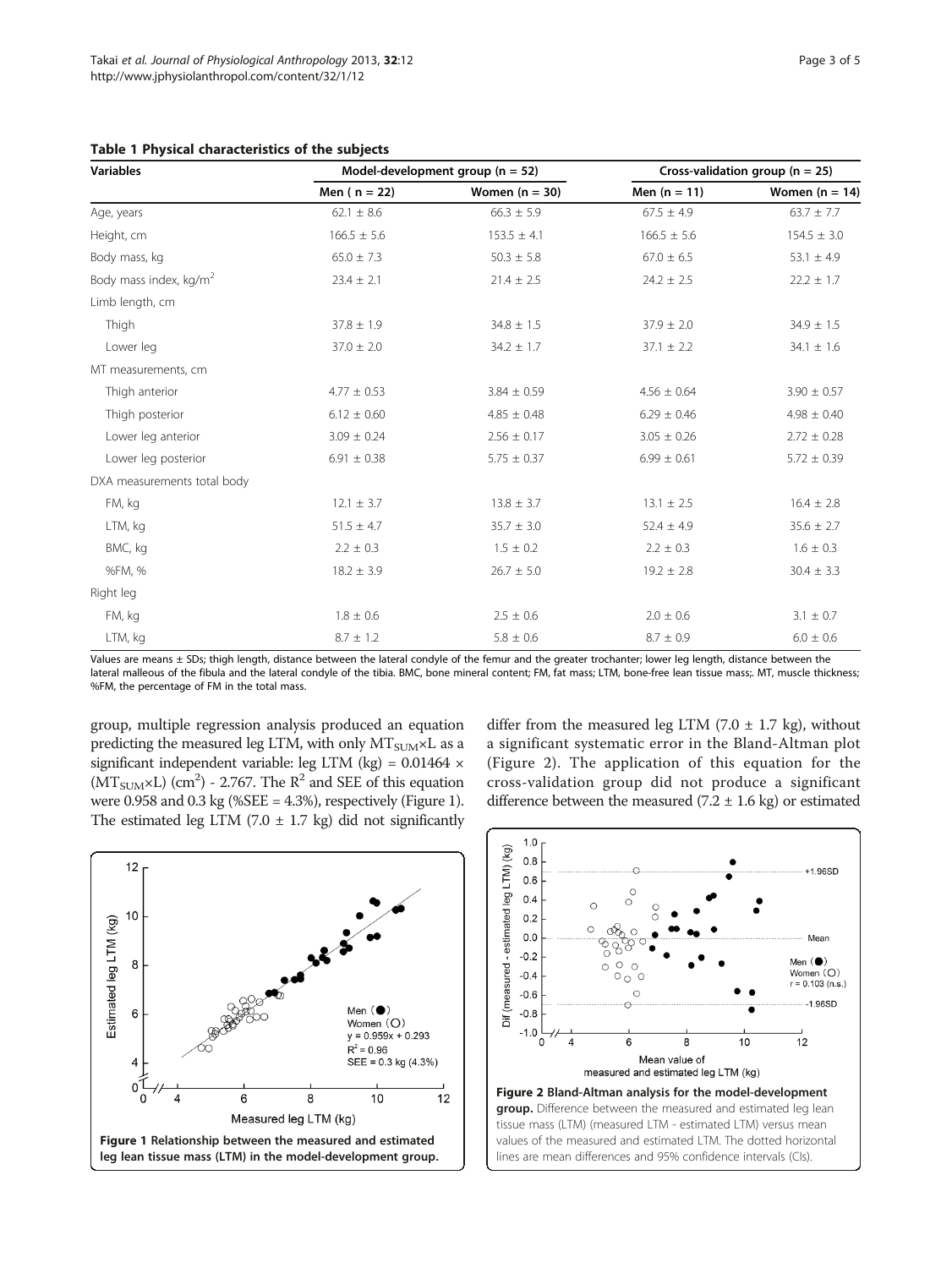<span id="page-3-0"></span> $(7.2 \pm 1.6 \text{ kg})$  leg LTM and systematic error  $(r = -0.012,$ non significant).

## Discussion

The current results support the hypothesis set at the start of this study, and indicate that ultrasound MT measurements have a high potential for estimating leg SM in healthy Japanese middle-aged and older individuals. This study used DXA-based LTM as a variable representing leg SM. It has been shown that DXA-based appendicular SM models overestimate CT-based SM [\[17,18](#page-4-0)]. Despite differences in model formulas, however, all are based on the common principle that most leg LTM is SM [14]. Indeed, leg LTM determined by DXA has been shown to be closely correlated to SM measured by CT [13] or MRI [14]. Furthermore, Kim et al. [12] observed a strong association between DXA-based appendicular LTM and MRI-based total SM. These facts and findings indicate that DXA-based LTM is applicable for SM assessment in vivo.

In the present study, we used ultrasonography to determine muscle thickness. The ultrasound-based muscle thickness measurements involve not only muscle but also non-contractile tissues such as intermuscular adipose and connective tissues. Intermuscular adipose tissue has been shown to be increased with aging [\[19](#page-4-0)]. Thus, there is a possibility that, for older individuals, the muscle thickness measurements might induce overestimation in lean tissue mass.

Besides ultrasonography, prediction equations with the measures of anthropometry [\[20-22](#page-4-0)] or bioelectrical impedance analysis (BIA) [\[23](#page-4-0)-[26](#page-4-0)] as independent variables have been developed to estimate lower extremity SM. In these equations, the %SEE ranged from 3.3% to 10%. Compared with these values, the %SEE obtained here, 4.3%, is in the lower rank. Among the previous studies cited above, the lowest %SEE values reported for each of the anthropometric and BIA approaches are 3.3% [\[20](#page-4-0)] and 3.6% [\[26](#page-4-0)], respectively. These values were obtained from prediction equations derived from anthropometric measurements at multiple levels of limbs [\[20\]](#page-4-0) or multiple BIA along the limb length [\[26](#page-4-0)]. With the ultrasound approach, increasing the number of levels for MT measurements will improve the accuracy of LTM estimation.

#### Abbreviations

B-mode: Brightness-mode; BIA: Bioelectrical impedance analysis; CT: computerized tomography; DXA: dual-energy X-ray absorptiometry; LTM: bone-free lean tissue mass; MRI: magnetic resonance imaging; MT: muscle thickness; SEE: standard error of estimate; SM: skeletal muscle mass; MT<sub>SUM</sub>×L: sum of products of MT with the length of segment where MT is determined; %SEE: SEE relative to the mean of the measured LTM.

#### Competing interests

The authors declare that they have no competing interests.

#### Authors' contributions

YT, participated in the study design, coordinated research activities, performed statistical analysis, and drafted the manuscript. MO and RA, participated in the study design. EK and TW, measured and analyzed data of muscle thickness. YK and TF, participated in the study design and coordination, and drafted the manuscript. HK, performed statistical analysis, and drafted the manuscript. All authors read and approved the final manuscript.

#### Acknowledgement

This research was supported in part by financial aid from the Ministry of Education, Culture, Sports, Science and Technology of Japan (no. 1248007).

#### Author details

<sup>1</sup>National Institute of Fitness and Sports in Kanoya, 1 Shiromizu, Kanoya Kagoshima 891-2393, Japan. <sup>2</sup>School of International Liberal studies, Chukyc University, 101 Tokodachi, Kaizu-cho, Toyota-shi, Aichi 470-0393, Japan. <sup>3</sup>College of Systems Engineering and Science, Shibaura Institute of Technology, 3-7-5 Toyosu, Koto-ku, Tokyo 135-8548, Japan. <sup>4</sup>Department of Sports Sciences, Japan Institute of Sports Sciences, 3-15-1 Nishigaoka Kita-ku, Tokyo 115-0056, Japan. <sup>5</sup>Faculty of Health and Sports Science, Doshisha University, 1-3 Tatara Miyakodani, Kyotanabe-shi, Kyoto-fu 610-0394, Japan. 6 Faculty of Sports Science, Waseda university, 2-579-15 Mikajima, Tokorozawa, Saitama 359-1192, Japan.

#### Received: 8 May 2013 Accepted: 14 September 2013 Published: 25 September 2013

#### References

- 1. Janssen I, Heymsfield SB, Wang ZM, Ross R: Skeletal muscle mass and distribution in 468 men and women aged 18-88 yr. J Appl Physiol 2000, 89:81–88.
- 2. McDonagh MJ, White MJ, Davies CT: Different effects of ageing on the mechanical properties of human arm and leg muscles. Gerontology 1984, 30:49–54.
- 3. Lynch NA, Metter EJ, Lindle RS, Fozard JL, Tobin JD, Roy TA, Fleg JL, Hurley BF: Muscle quality. I. Age-associated differences between arm and leg muscle groups. J Appl Physiol 1999, 86:188–194.
- 4. Runnels ED, Bemben DA, Anderson MA, Bemben MG: Influence of age on isometric, isotonic, and isokinetic force production characteristics in men. J Geriatr Phys Ther 2005, 28:74-84.
- 5. Hortobagyi T, Mizelle C, Beam S, DeVita P: Old adults perform activities of daily living near their maximal capabilities. J Gerontol A Biol Sci Med Sci 2003, 58:M453–M460.
- 6. Nakamoto H, Yoshitake Y, Takai Y, Kanehisa H, Kitamura T, Kawanishi M, Mori S: Knee extensor strength is associated with Mini-Mental State Examination scores in elderly men. Eur J Appl Physiol 2012, 112:1945-1953.
- 7. Nourhashemi F, Andrieu S, Gillette-Guyonnet S, Reynish E, Albarede JL, Grandjean H, Vellas B: Is there a relationship between fat-free soft tissue mass and low cognitive function? Results from a study of 7,105 women. J Am Geriatr Soc 2002, 50:1796–1801.
- 8. Abe T, Sakamaki M, Yasuda T, Bemben MG, Kondo M, Kawakami Y, Fukunaga T: Age-related, site-specific muscle loss in 1507 Japanese men and women aged 20 to 95 years. J Sports Sci Med 2011, 10:145-150.
- 9. Abe T, Kondo M, Kawakami Y, Fukunaga T: Prediction equations for body composition of Japanese adults by B-mode ultrasound. Am J Hum Biol 1994, 6:161–170.
- 10. Miyatani M, Kanehisa H, Kuno S, Nishijima T, Fukunaga T: Validity of ultrasonograph muscle thickness measurements for estimating muscle volume of knee extensors in humans. Eur J Appl Physiol 2002, 86:203–208.
- 11. Miyatani M, Kanehisa H, Ito M, Kawakami Y, Fukunaga T: The accuracy of volume estimates using ultrasound muscle thickness measurements in different muscle groups. Eur J Appl Physiol 2004, 91:264-272.
- 12. Kim J, Wang Z, Heymsfield SB, Baumgartner RN, Gallagher D: Total-body skeletal muscle mass: estimation by a new dual-energy X-ray absorptiometry method. Am J Clin Nutr 2002, 76:378-383.
- 13. Levine JA, Abboud L, Barry M, Reed JE, Sheedy PF, Jensen MD: Measuring leg muscle and fat mass in humans: comparison of CT and dual-energy X-ray absorptiometry. J Appl Physiol 2000, 88:452–456.
- 14. Shih R, Wang Z, Heo M, Wang W, Heymsfield SB: Lower limb skeletal muscle mass: development of dual-energy X-ray absorptiometry prediction model. J Appl Physiol 2000, 89:1380–1386.